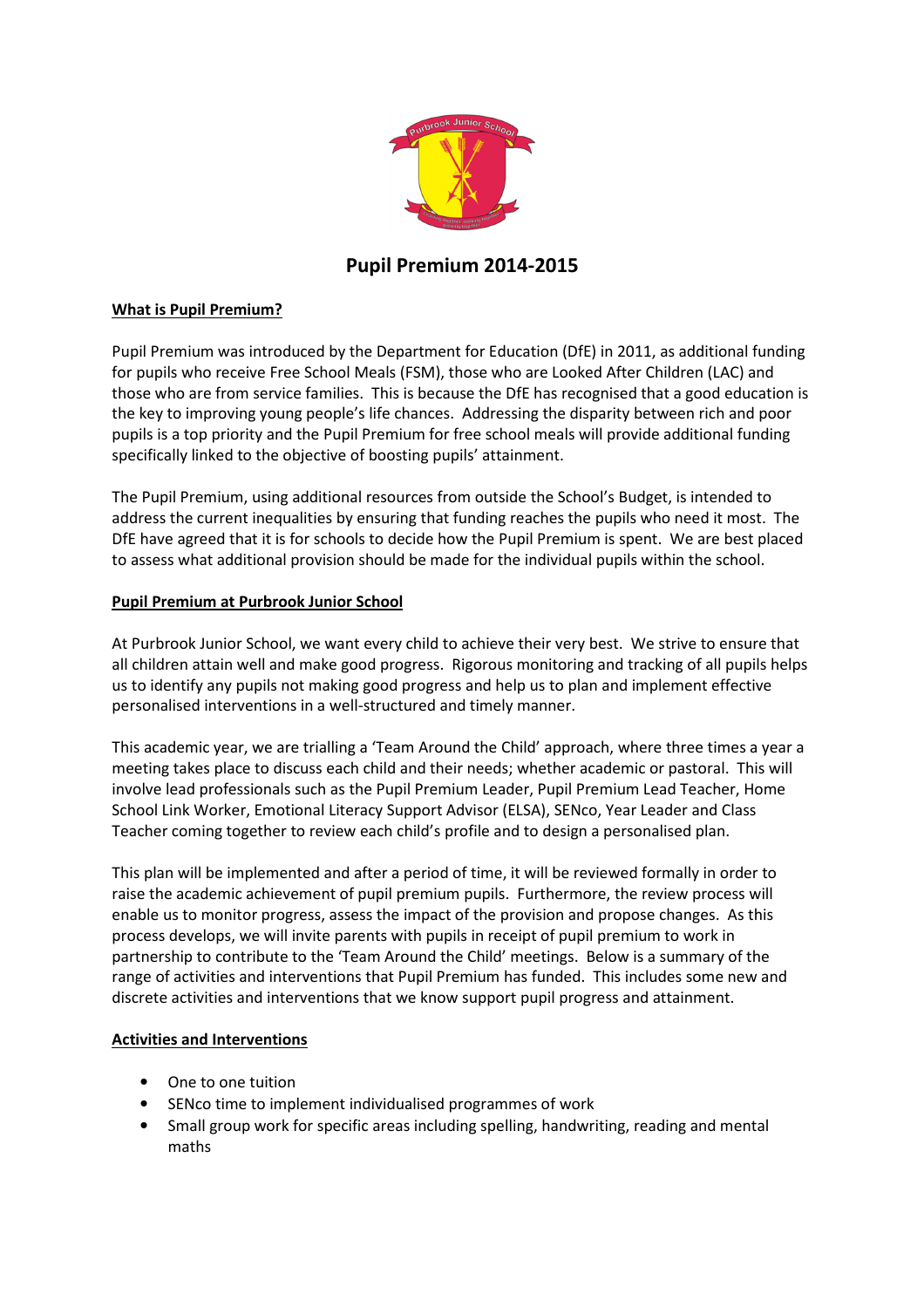- Emotional Support involving pupils working in small groups, understanding and coping with the feelings of themselves and other as well as developing high self esteem
- Teacher led booster groups for reading, writing and maths
- Fostering and developing talents through music tuition and attendance at sports clubs
- Precision teaching for particular pupils
- Supporting pupils with activities such as school trips, after school clubs
- Lead professionals working in close partnership with colleagues to sustain high quality teaching and learning.

# How much pupil premium money will our school receive for the 2014-2015 financial year?

| Funding received<br>for those<br>currently<br>receiving FSM or<br>having received<br>FSM in the last 6<br>vears | Funding received<br>for parents<br>serving in the<br><b>Armed Forces</b> | Looked After<br>Child funding | Post Looked After<br>/ Adopted Child<br>funding | Total    |
|-----------------------------------------------------------------------------------------------------------------|--------------------------------------------------------------------------|-------------------------------|-------------------------------------------------|----------|
| 70 pupils $@$                                                                                                   | 9 pupils at $@$                                                          | 3 pupils                      | 5 pupils @ £1,900                               |          |
| £1,323                                                                                                          | £300                                                                     |                               |                                                 |          |
| £92,610                                                                                                         | £2,700                                                                   | £2,520                        | £9,500                                          | £107,330 |

#### Allocation of Pupil Premium 2014-2015 funding

| Cost to employ Pupil Premium Lead Teachers | £46,500 |
|--------------------------------------------|---------|
| 2014-2015                                  |         |
| (at least 1 per year group)                |         |
| Team Around the Child Meetings             | £15,600 |
| ELSA and Home School Link Worker support   | £9,600  |
| time                                       |         |
| Well-being                                 | £4,500  |
| (e.g. provision of school resources/meals/ |         |
| breakfast club)                            |         |
| <b>Enrichment Activities</b>               | £1,500  |
| (e.g. music lessons, after school clubs)   |         |
| <b>Whole School Training</b>               | £3,000  |
| Subsidising school trips                   | £2,300  |
| <b>Additional ICT resources</b>            | £10,000 |
| Curriculum resources                       | £7,800  |

#### Impact of Pupil Premium Funding in 2014-2015

This year's SATs results show that the pupil premium gap has narrowed significantly from last year. Planning formats for both English and maths have changed to ensure that all groups of pupils are planned for according to their daily requirements particularly our disadvantaged children. There has been a much stronger focus on deepening the knowledge and understanding throughout the curriculum ensuring greater depth. This has led to improved outcomes for the vast majority of children.

There is a more coherent and strategic approach to the provision of Pupil Premium funding resulting in improved outcomes for Pupil Premium children. The Pupil Premium plans reflected the individual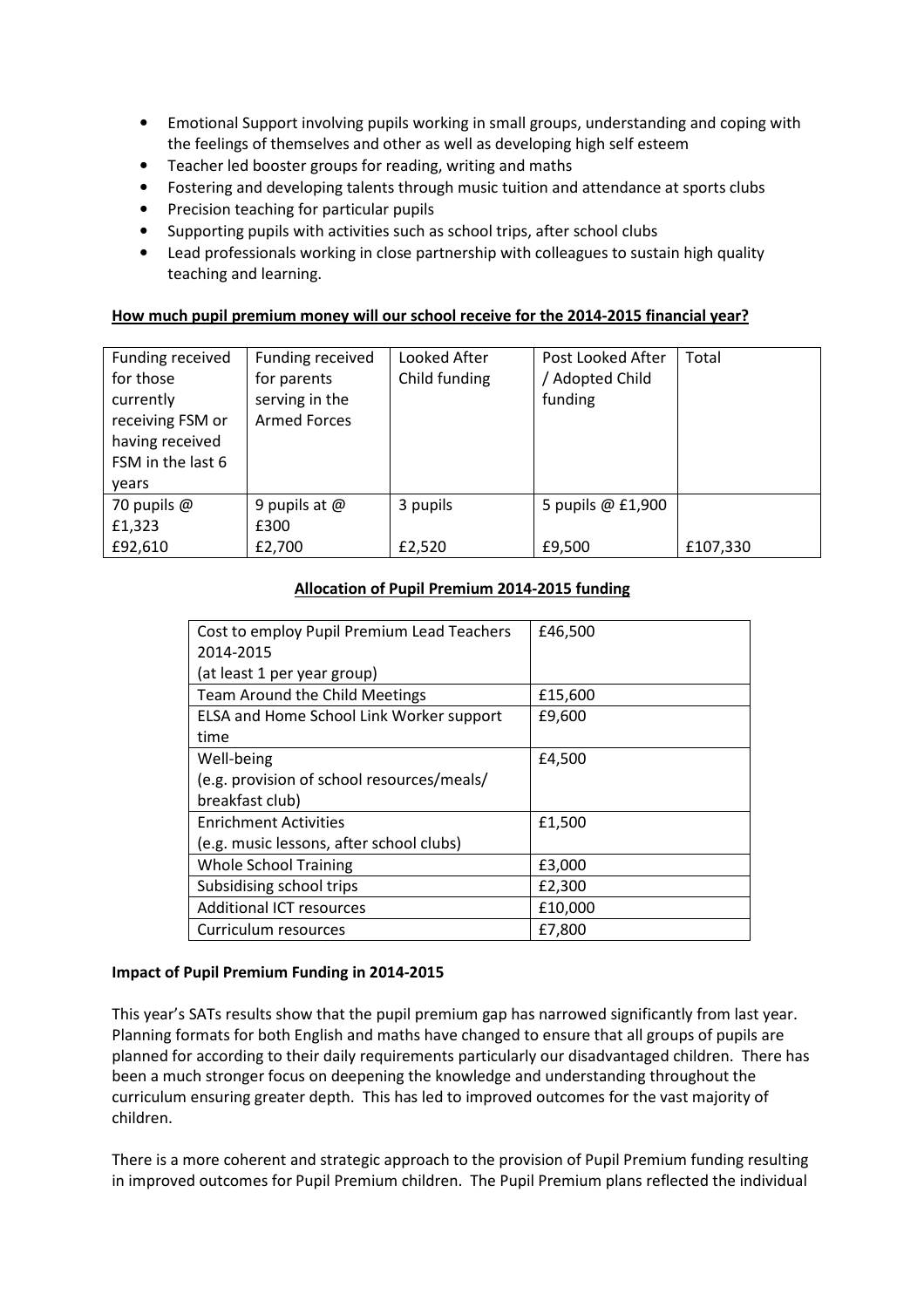needs of the child. This enabled everyone working with that child to have a common understanding of their learning needs. The progress for this group of children generally matches and in some instances exceeds the rest of the cohort.

The gap between Pupil Premium and Non Pupil Premium children has narrowed both in school and when compared to national data 2015, with the exception of reading.

| Subject        | <b>National 2014</b> | Purbrook 2014 | <b>National 2015</b> | Purbrook 2015 |
|----------------|----------------------|---------------|----------------------|---------------|
| <b>Reading</b> | $-2.2$               | $-4.6$        | $-2.0$               | $-2.5$        |
| <b>Writing</b> | $-2.4$               | $-4.1$        | $-2.3$               | $-1.2$        |
| <b>Maths</b>   | $-2.6$               | -5            | $-2.5$               | $-1.4$        |

# Attainment and Progress Review 2015

Please note for data purposes the group called Pupil Premium includes: Free School Meals, Ever 6, Service pupils, Looked After Children and Post Looked After Children.

# 2015 Key Stage 2 Results

Attainment at level 4+ and level 5 reading, writing and maths

| <b>Attainment</b> | Level 4+ | Level 5      | Level 4+ | Level 5     | Level 4+    | Level 5     | Level 4+ | Level 5 |
|-------------------|----------|--------------|----------|-------------|-------------|-------------|----------|---------|
|                   | reading  | reading      | writing  | writing     | <b>SPaG</b> | <b>SPaG</b> | maths    | maths   |
| <b>All Pupils</b> | 88       | 43           | 85       | 33          | 76          | 61          | 87       | 46      |
| (94)              |          |              |          |             |             |             |          |         |
| Non Pupil         | 89       | 46           | 87       | 33          | 78          | 63          | 89       | 47      |
| Premium           |          |              |          |             |             |             |          |         |
| (83)              |          |              |          |             |             |             |          |         |
| Pupil             | 82       | 18           | 73       | 36          | 55          | 45          | 73       | 36      |
| Premium           |          |              |          |             |             |             |          |         |
| (11)              |          |              |          |             |             |             |          |         |
| FSM (10)          | 80       | 10           | 70       | 30          | 50          | 40          | 70       | 40      |
| Non FSM           | 89       | 46           | 87       | 33          | 79          | 63          | 89       | 46      |
| Service           | 100      | $\mathbf{0}$ | 100      | $\mathbf 0$ | 100         | 100         | 100      | 100     |
| pupils (2)        |          |              |          |             |             |             |          |         |
| Looked            | 50       | 50           | 50       | 50          | 50          | 50          | 50       | 50      |
| After/Post        |          |              |          |             |             |             |          |         |
| Looked            |          |              |          |             |             |             |          |         |
| After (2)         |          |              |          |             |             |             |          |         |

# Rates of Progress for reading, writing and maths

| <b>Progress</b>      | 2+ levels<br>οf<br>progress<br>reading | 2+ levels<br>οf<br>progress<br>writing | 2+ levels<br>οf<br>progress<br>maths | 3 levels<br>οf<br>progress<br>reading | 3 levels<br><b>of</b><br>progress<br>writing | 3 levels<br>οf<br>progress<br>maths |
|----------------------|----------------------------------------|----------------------------------------|--------------------------------------|---------------------------------------|----------------------------------------------|-------------------------------------|
| All Pupils           | 86                                     | 95                                     | 93                                   | 19                                    | 37                                           | 41                                  |
| Non Pupil<br>Premium | 89                                     | 96                                     | 94                                   | 17                                    | 59                                           | 39                                  |
| Pupil                | 64                                     | 82                                     | 82                                   | 18                                    | 55                                           | 45                                  |

All figures are in %